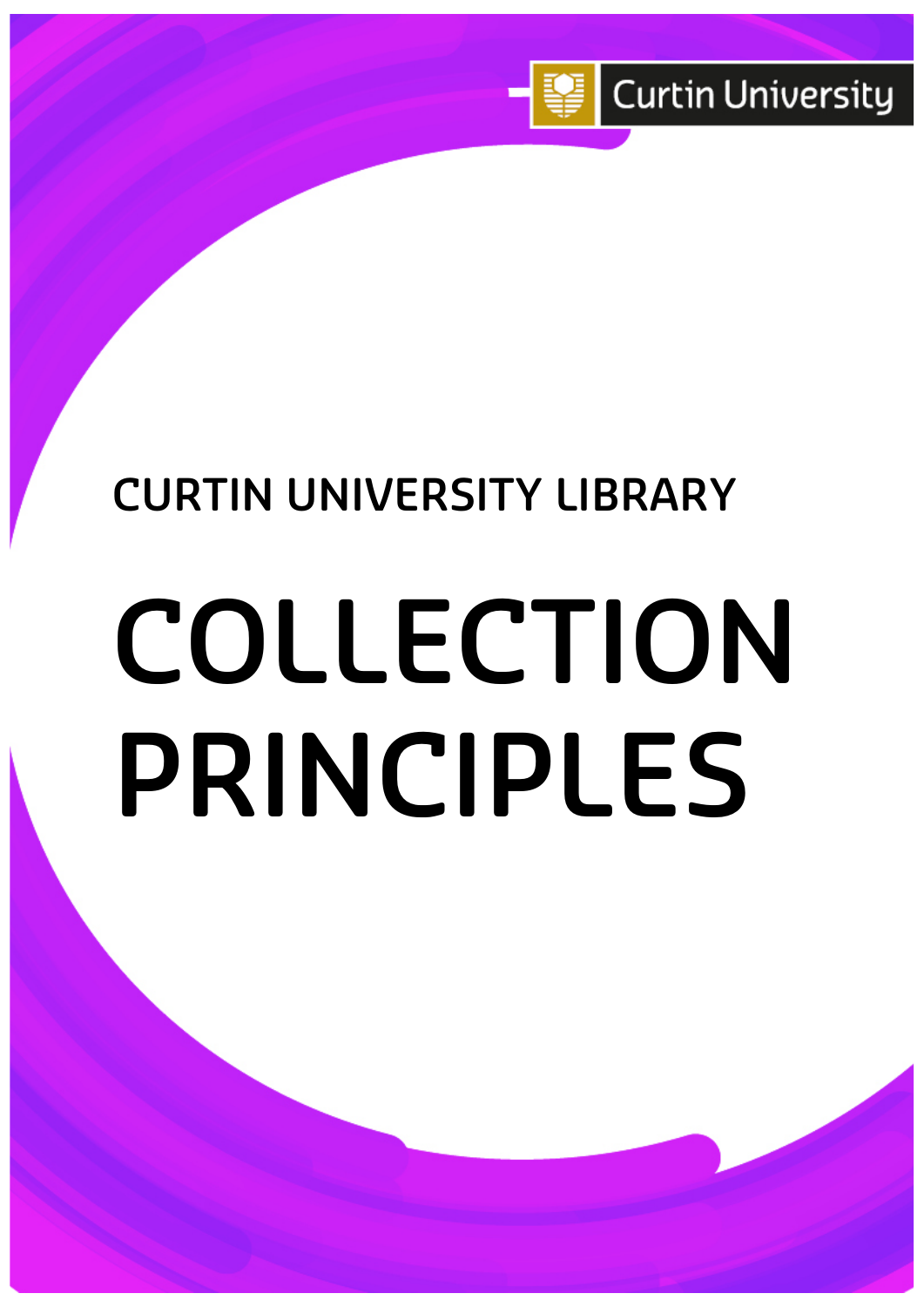#### **Introduction**

Curtin University has over 37,000 full time equivalent students and 3,000 staff.<sup>[1](#page-1-0)</sup> Courses are delivered at locations in Australia and overseas, as well as through international partner institutions. The majority of Curtin's courses are available through online delivery.

The University Library is the primary provider of scholarly information resources for the Curtin community. The Library delivers electronic resources to all Curtin clients regardless of location, and manages physical collections at the T.L. Robertson Library, WA School of Mines Kalgoorlie Library, Curtin Graduate School of Business Library, and the John Curtin Prime Ministerial Library.

Physical collections at Curtin's other campuses and at Curtin partner institutions are developed and maintained independently of the University Library.

This document provides an overview of the principles that are used in developing and maintaining the University Library collection.

The University Library:

- Supports learning and teaching through the provision of appropriate learning resources
- Supports the University's strategic directions in research by facilitating access to published and unpublished research outputs
- Reflects the requirements of Library clients through a process of formal and informal client consultation
- Ensures that resources are available in the most appropriate format for use by clients.

# **The Collection**

As of December 2020 the Library provides access to approximately:

- 360,000 print books
- 580,000 electronic books
- 4,000 audio-visual items
- 40,000 streamed videos
- 170,000 journal titles
- 550 electronic databases
- 70,000 institutional repository records (including Curtin theses)
- 800 linear metres of archival material

<span id="page-1-0"></span><sup>&</sup>lt;sup>1</sup> Source: Curtin University Statistics:<http://planning.curtin.edu.au/stats/>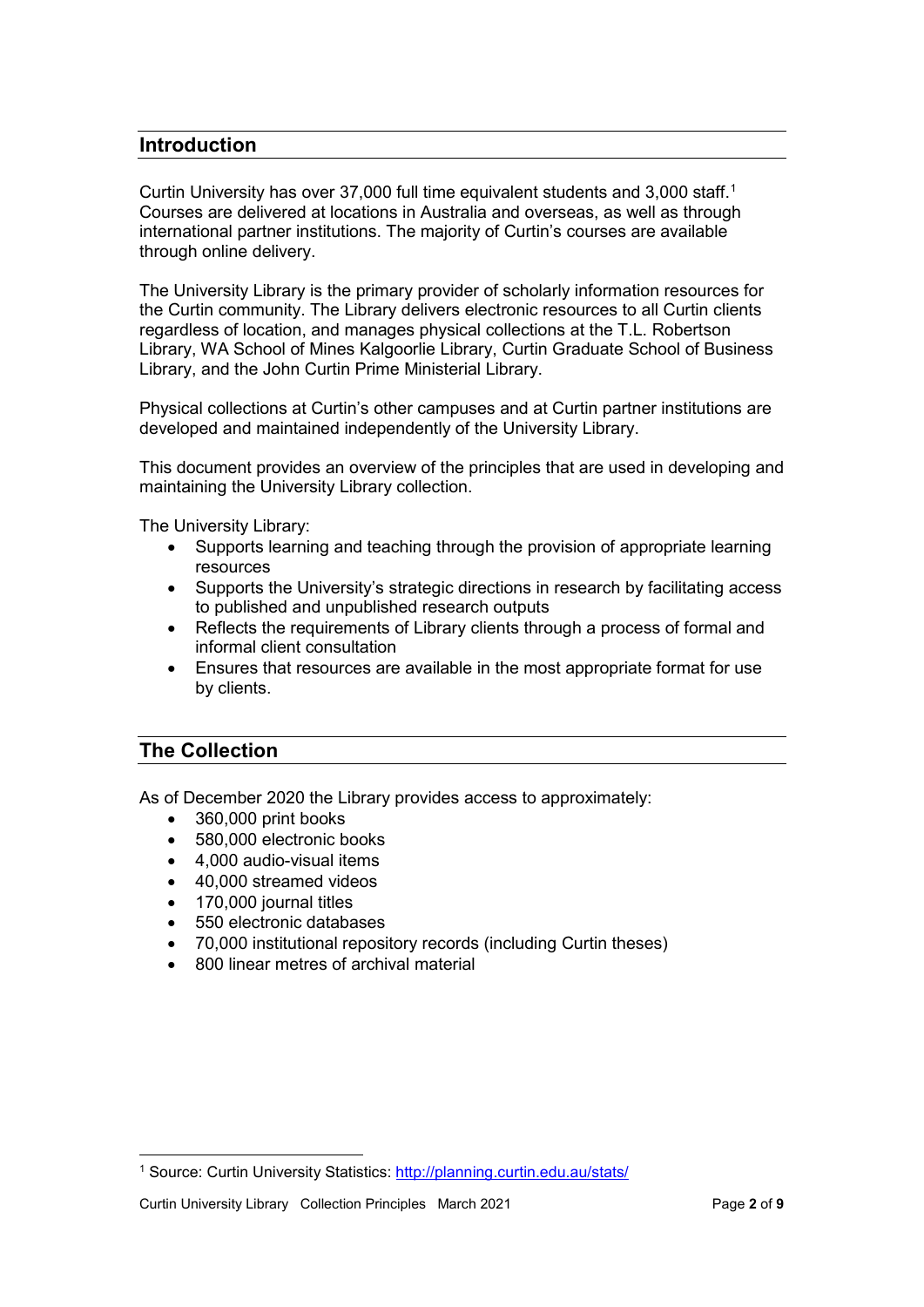The Library's collection responds dynamically to support the evolving needs of Curtin teaching, learning and research within the constraints of the acquisitions budget.

Information resources are made available in a variety of ways, including:

- Purchase of perpetual access to electronic book, journal and audiovisual content
- Purchase of physical books, DVDs etc.
- Subscription (with perpetual access) to electronic journal content
- Subscription (without perpetual access) to electronic book, journal, audiovisual and database content
- "Demand-driven" acquisition (e.g. selected electronic book content is made accessible to clients, but only purchased when used)
- Copying made under the Statutory Licence provisions of the Copyright Act

The content of subscription and demand-driven services is subject to variation depending on publisher agreements and Library priorities.

#### **Special Collections**

The Library holds discrete collections of archival and published resources relating to specific research projects or initiatives at Curtin University. In particular, the John Curtin Prime Ministerial Library contains a significant collection of primary records, in various formats, that focus on the life and times of John Curtin. The Library adds value to these Special Collections by providing access to their resources through indexing, cataloguing, digitisation and by making content freely available online.

#### **Publications by Curtin Authors**

The Library maintains Curtin University's institutional repository, "espace", a primarily open access digital collection containing the research outputs of Curtin staff, including journal articles, conference papers, books, book chapters and other types of research output. espace also conatins theses by Curtin research students (PhD and Masters by Research). The Library is automatically notified of any eligible staff publications when these are registered in the University's publications system (Elements).

#### **Freely Available Online Resources**

Library staff may select freely available, quality online resources for inclusion in the Library Catalogue. These are included on the basis of relevance to the University's learning, teaching and research programs and in accordance with the Library's criteria for selection.

# **Access to the Collection**

The Library makes the Collection available to the University community by providing electronic access to resources and by placing most physical collections on open shelving.

Access to the Library's electronic resources is normally restricted to current Curtin students and staff. Some resources may also be available to Curtin alumni, pathway students and other client groups. Access for Curtin clients is available regardless of their location.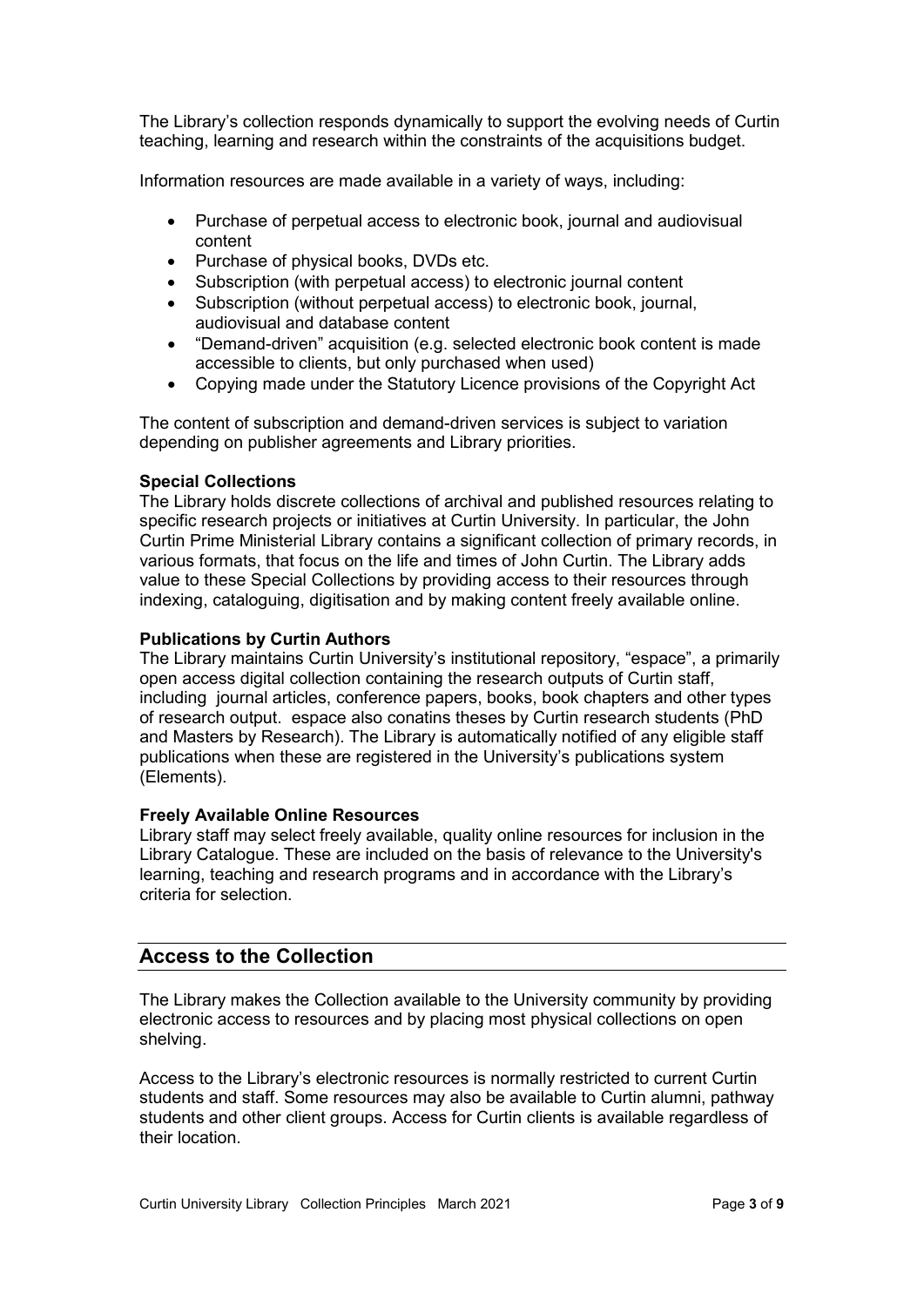Anyone may access the Library's physical collections on site. Members of the public may also use selected electronic resources on site after registration with the Library. Eligible Library clients can borrow and/or request most physical items in the Collection at the T.L. Robertson Library and the WA School of Mines Kalgoorlie Library.

The Library uses a postal service to provide access to physical resources for eligible off-campus staff and postgraduate students, and clients with special needs.

Some items or collections are not placed on open shelving, owing to their fragile nature or vulnerability to theft or damage. These items are held at the John Curtin Prime Ministerial Library and can be retrieved on request for on-site use.

# **Responsibility for Selection**

Collection development is guided by the Library's Collection Development Group, a cross-Library team including all Faculty Librarians, which is advisory to the Manager, Collections.

All Library clients are able to recommend the purchase of relevant scholarly resources.

Academic staff are encouraged to be involved in the selection of library resources, and to recommend those resources needed to support their research, and study units for which they are responsible. Academic staff who are initiating new teaching developments or embarking on new areas of research are also strongly encouraged to meet with their Faculty Librarian to discuss the availability of relevant resources and ways in which the Library can provide support.

# **Criteria for Selection**

The following criteria may be used by the Library to evaluate and prioritise recommendations:

- Relevance to the existing or anticipated needs of the University's learning, teaching and research
- Nature and extent of the existing collection within a subject area
- **Currency**
- Quality
- Price
- Format
- Language
- Actual or expected demand
- Ongoing financial commitment and maintenance
- Availability of access via alternative methods (e.g. inter-library loan and document delivery).
- Suitability of available technical mechanisms for access
- Licensing obligations and restrictions
- Options for perpetual access and/or archival rights
- Reliability of electronic platforms
- Requirement to pay platform fees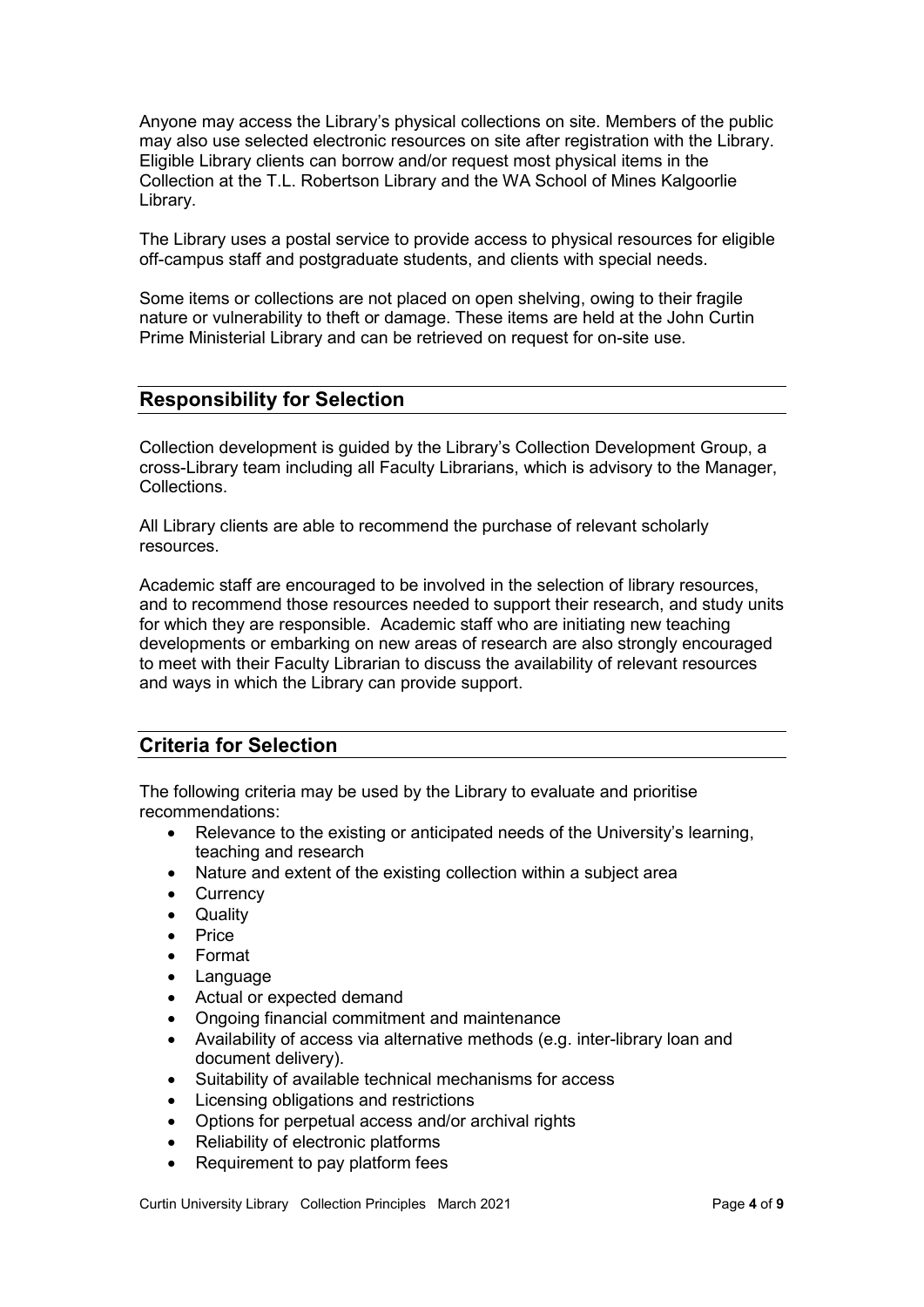Library staff regularly consult with teaching and research staff across the University to ensure that the collection develops to meet the needs of the University community.

The Library maintains the principle that resources purchased by the Library should be available to all students and staff. It does not purchase resources on behalf of restricted client groups.

#### **Focus on Electronic Resources**

The Library prioritises a "digital by default" approach to our collections to maximise resource availability and best meet the diversity of our client groups wherever they are located.

New physical items will only be added to the Collection in a limited range of circumstances:

- Essential items to support learning, teaching and research which are not available electronically
- Items to be included in Special Collections
- Items where electronic equivalents do not reproduce critical features available in print (e.g. high resolution graphics)

#### **Budget**

The Library's acquisitions budget is determined as part of the University's annual budget process. For 2021 the University has provided \$11,297,080 for the provision of library resources.

In allocating the acquisitions budget the Library gives priority to:

- Ongoing commitments and subscriptions
- Support for learning and teaching, and the acquisition of textbooks and recommended readings for all units taught at the University
- Resources that support the current and emerging research priorities of the University.

The Library normally allocates no more than eighty-five per cent of the acquisitions budget to ongoing commitments and subscriptions. The remainder is allocated to one-off purchases.

As a large proportion of expenditure is in foreign currency the Library works with University Financial Services to ensure that appropriate hedging mechanisms are in place to manage the risk of currency fluctuation.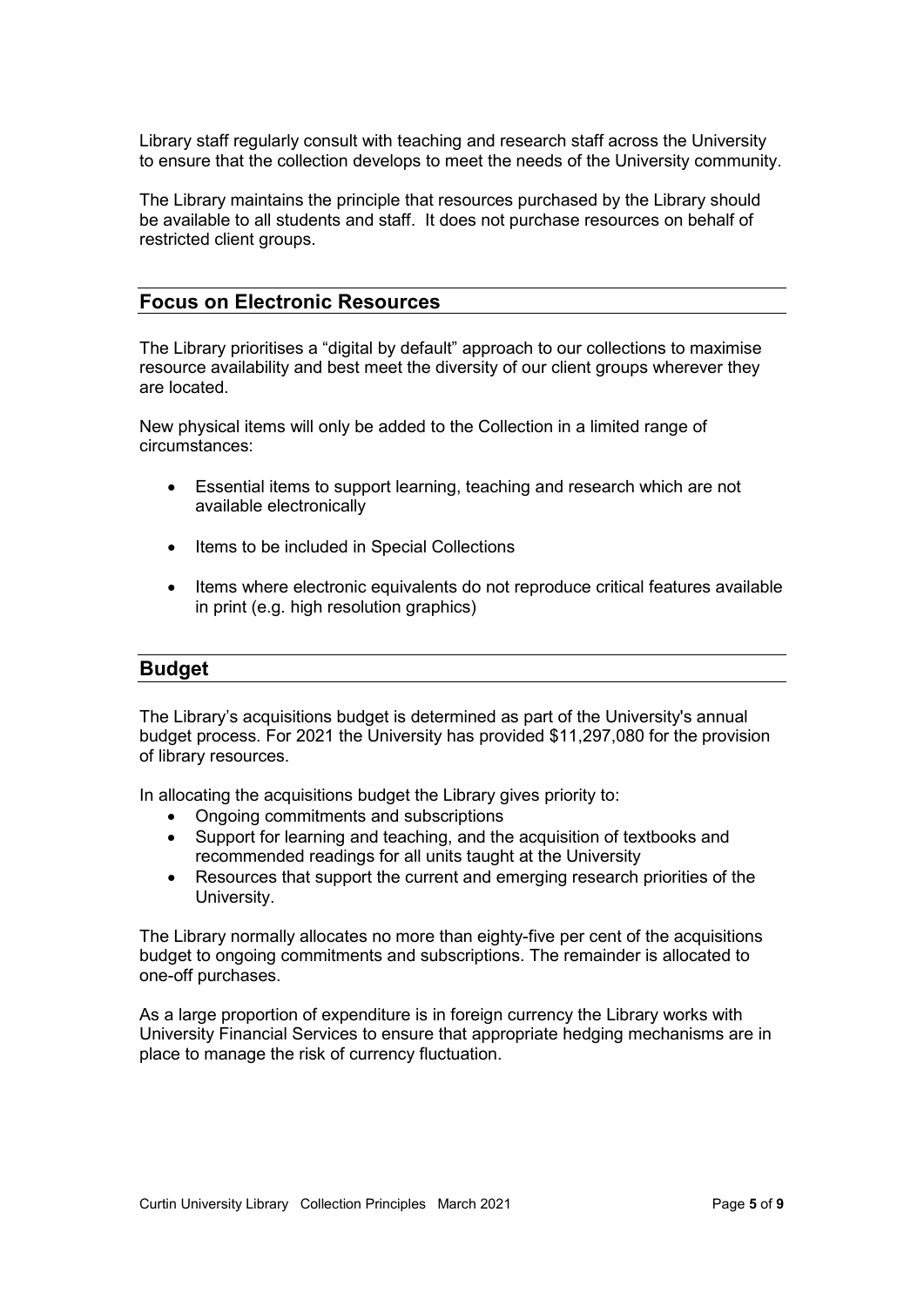# **Subscriptions**

The Library may subscribe to:

- Electronic journals
- Print journals
- Indexing and full-text databases
- Electronic book and video items or collections
- Electronic reference resources.

Subscriptions are reviewed annually by the Collection Development Group to ensure their continuing suitability for the Collection, taking into account:

- Increases in subscription costs
- Budget constraints
- Usage, cost per use and other metrics on value to researchers and teaching staff
- Changing needs of teaching and research staff in the University
- Changes in licensing agreements.

In considering cancellations, the Library will consult with stakeholders as appropriate.

Requests for new subscriptions are also considered on an annual cycle. These are examined carefully because of the ongoing financial commitment, and because increases in subscription costs often exceed the annual inflation rate.

#### **Textbooks**

Wherever possible, the Library will provide electronic access to prescribed textbooks. It should be noted, however, that textbooks are not always available in electronic format for Library use. Unit coordinators are strongly encouraged to consult the Library to confirm the electronic availability of textbooks in advance.

If textbooks (prescribed learning resources) are available in electronic versions, print copies will not normally be provided.

The formula the Library follows for purchasing print textbooks when electronic versions are not available is that for each unit taught, the Library will provide one copy of a textbook on the prescribed reading list for every thirty students, to a maximum of seven copies.

Where appropriate physical learning and teaching resources will be available at multiple locations (e.g. Curtin Perth and Curtin Kalgoorlie).

In many cases electronic books are provided with unlimited access. When electronic books are purchased on restricted access models the Library aims to provide for at least three simultaneous users for prescribed and recommended readings.

In addition, the Library will monitor usage, recalls and requests, and if required provide additional copies of high use items. When purchasing new editions we will take into account usage and number of copies of the earlier editions held.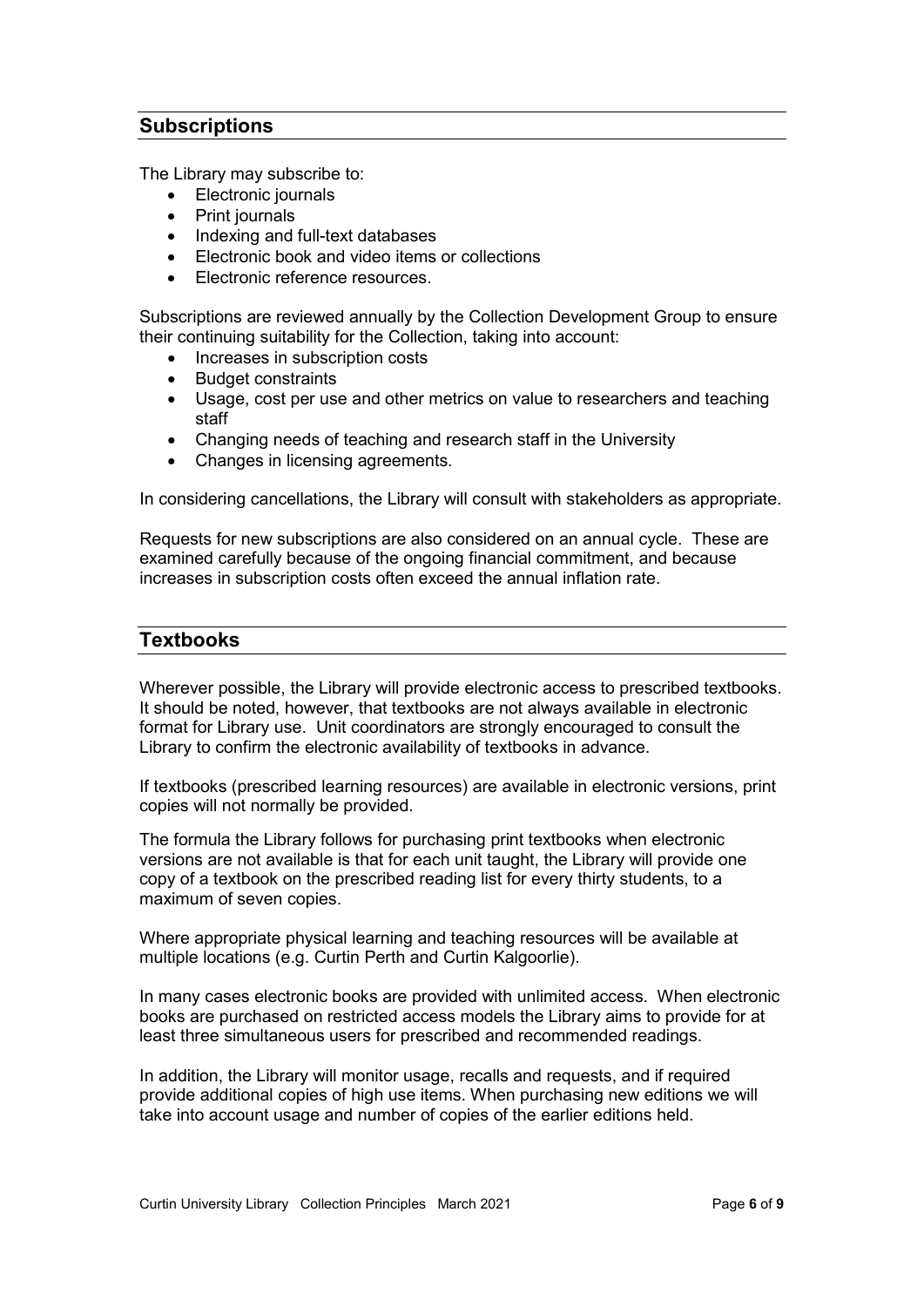# **Reading Lists & Copyright Material**

As noted in the Course Quality Manual, all essential learning resources for sudents must be included in the Reading List system managed by the Library.<sup>[2](#page-6-0)</sup> Notifying the Library of unit readings through the Reading List Service ensures that any new items required are treated with priority in the acquisition process.

Under the University Copyright Procedures, any copying and communication of copyright material under the Statutory Licensing scheme available to educational providers under the Copyright Act must also be handled through the Library Reading List Service.

The Copyright Agency Statutory Licence agreement covers text and graphic works (e.g. book chapters, journal articles, images, etc.). For this content, Library staff will check copyright requirements, attach warning notices, and source or digitise content as required.

The Library also facilitates access to broadcast TV and radio programs for Curtin staff and students under the Screenrights Statutory Licence by subscribing to online resource centres which provide online delivery platforms for this content.[3](#page-6-1)

# **Donations**

While the Library's collections are increasingly electronic, we recognise the benefit of donations of unique physical material to enrich our research and special collections. Such items will be evaluated in the light of the University's research profile and in accordance with the Library's Archival Collection Guidelines.

The Library is a participating institution of the Cultural Gifts Program sponsored by the Ministry for the Arts.

The Library reserves the right to decline or dispose of donations.

# **Resources Not Available in the Library Collection**

The Library aims to hold a collection adequate to support undergraduate learning and teaching across the University. In order to support research, if resources cannot be purchased quickly for the Collection, the Library also meets the cost of supplying items through interlibrary loan and document delivery for staff and postgraduate students.

In addition, the Library has reciprocal borrowing arrangements for students and staff with other academic institutions in Australia and New Zealand.

<span id="page-6-0"></span> <sup>2</sup> See: [https://staffportal.curtin.edu.au/learning-and-teaching/managing-a-course-or](https://staffportal.curtin.edu.au/learning-and-teaching/managing-a-course-or-unit/course-coordination/course-quality/)[unit/course-coordination/course-quality/](https://staffportal.curtin.edu.au/learning-and-teaching/managing-a-course-or-unit/course-coordination/course-quality/)

<span id="page-6-1"></span><sup>&</sup>lt;sup>3</sup> For further information on the Copyright Statutory Licence agreements see: <https://copyright.curtin.edu.au/teaching/>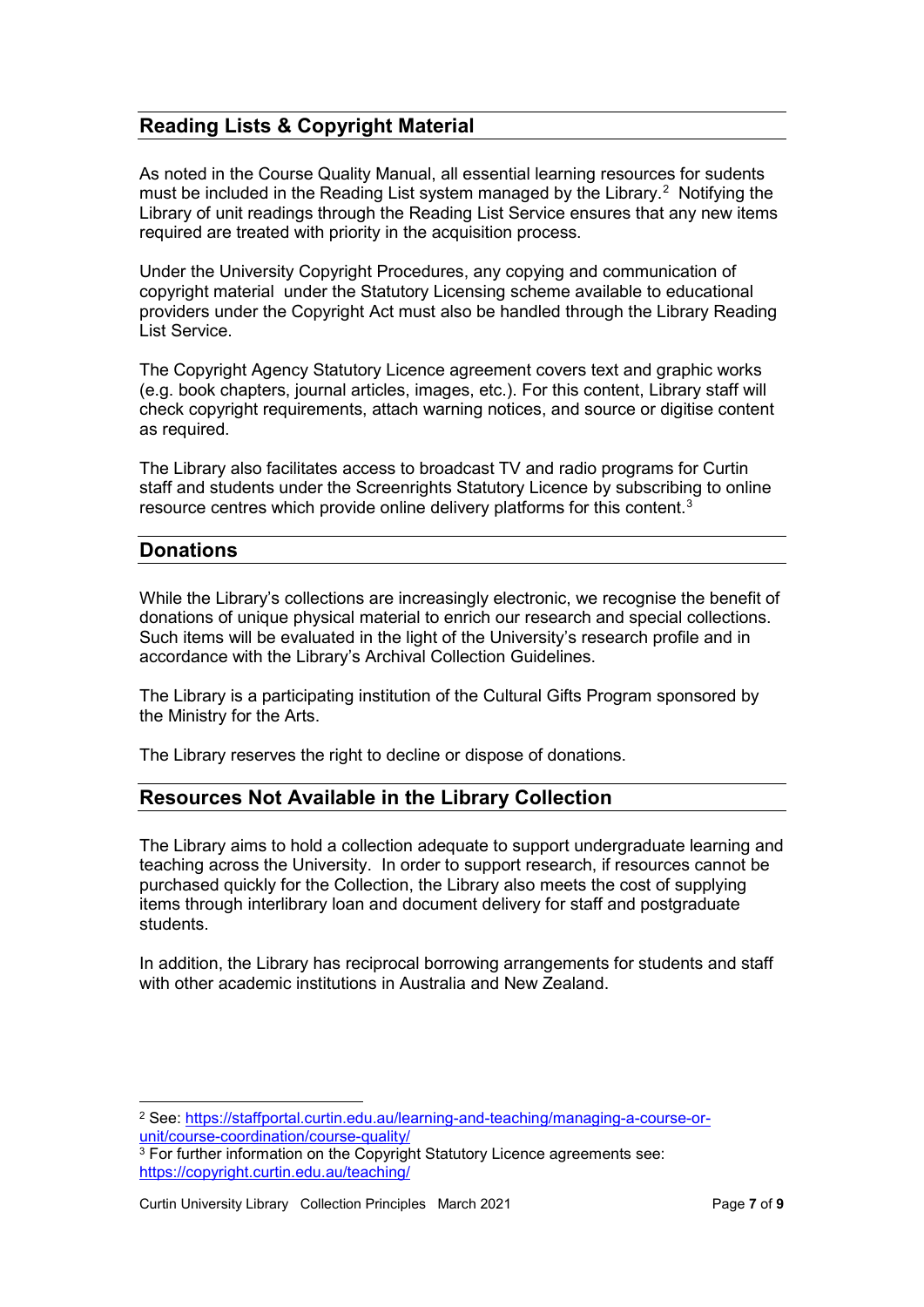# **Open Access**

The Library supports the principle of open access to knowledge and actively pursues innovative solutions to the challenges of providing open access content and containing the costs of scholarly information resources.

The Library is working with publishers and with the Council of Australian University Librarians (CAUL) to move existing journal subscription agreements to a "read and publish" model which will allow open access publishing for Curtin researchers.<sup>[4](#page-7-0)</sup>

The Library is not able to provide direct support to researchers to cover open access publishing charges.

# **Collection Maintenance**

#### **Collection Valuation**

Regular valuations of the Library collections are conducted in compliance with the University's risk management requirements.

#### **Preservation**

The Library will maintain the physical collection in good condition, with appropriate processes for replacement, binding and repair.

The Library will maintain reliable, ongoing access to electronic resources, by anticipating and planning for technological change.

#### **Deselection**

Library staff are responsible for decisions on deselection, and will consult with academic staff as appropriate.

The Library regularly withdraws physical items from the Collection if these are no longer required, for example:

- Duplicate copies of low use material
- Superseded textbooks and reference works
- Low use items which are also available in electronic format
- Non-scholarly material
- Items which no longer support current Curtin teaching or research areas

We anticipate that as physical items are removed and/or replaced by electronic equivalents over the next 2-5 years the size of the Library's physical collection will reduce significantly.

<span id="page-7-0"></span> <sup>4</sup> For further information see: [https://www.caul.edu.au/services-programs/content](https://www.caul.edu.au/services-programs/content-procurement-services/consortium-vendors/fast-track-open-access)[procurement-services/consortium-vendors/fast-track-open-access](https://www.caul.edu.au/services-programs/content-procurement-services/consortium-vendors/fast-track-open-access)